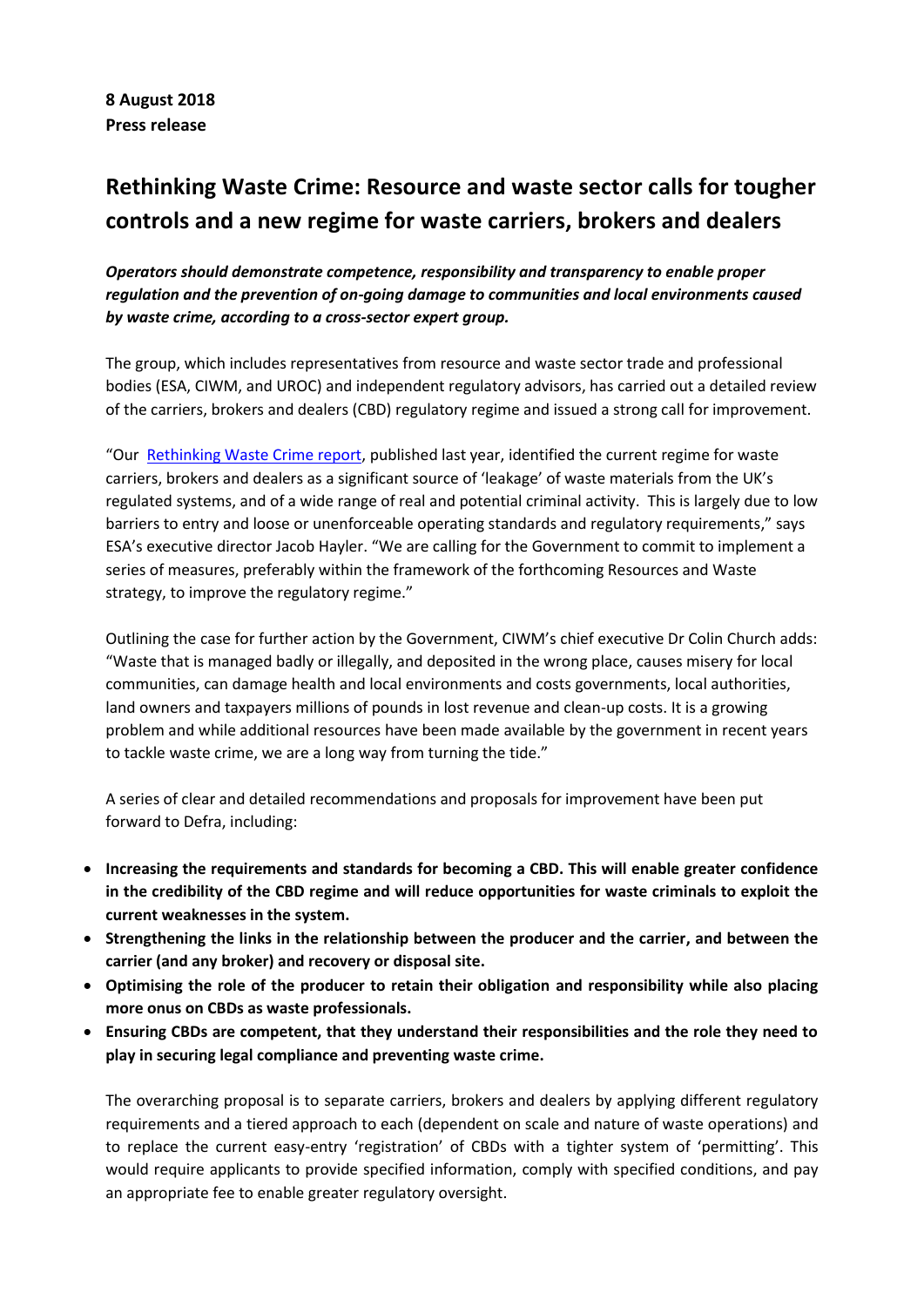At a more detailed level, specific proposals are put forward for each CBD category.

## **Waste Carriers**

- A tiered approach to permitting of waste carriers dependent on the scale and nature of waste carried.
- An application fee to enable appropriate compliance monitoring of upper tier carriers by regulators.
- Robust identity checks on applicants.
- A requirement for upper tier waste carriers to demonstrate 'operator competence' on an ongoing basis in a similar way to other waste management activities operating under an environmental permit. For example, technical competence, past record of convictions and compliance and, in some cases, financial competence and/or liability insurance should be required.
- Permits that are valid for a specified period and may be suspended or revoked in the event of failure to meet obligations.
- A requirement for upper tier carriers to provide specified evidence to the producer or previous holder of the waste of the end destination of the waste and that it has been passed to another authorised person, via relevant documentation or electronic record.
- A requirement for specified information to be retained for two years.
- The introduction of relevant offences, regulatory powers and records of compliance breaches/relevant convictions to reflect the above requirements and to enable appropriate regulatory oversight.

## **Brokers and dealers**

- Similar controls and regulatory oversight to be applied to both brokers and dealers as are applied to upper tier carriers, with consideration of a tiered approach based on scale and nature of waste handled.
- The need for proportionate compliance monitoring to be reflected in an appropriate application fee and annual subsistence charge.

The expert group has also suggested that changes to the Duty of Care regime may also be necessary, particularly in relation to the record-keeping requirements, to meet the strengthened CBD regime being proposed.

CIWM and ESA are also working together with regulators and other stakeholders to roll out the third phase of the [Right Waste, Right Place campaign](http://www.rightwasterightplace.com/) later this year. The campaign provides information and practical advice to help businesses meet their waste Duty of Care obligations and ensure that they don't find themselves on the wrong side of the law.

## **ENDS**

## **Press contacts:**

Pat Jennings CIWM Tel: 01604 620426 E: [pat.jennings@ciwm.co.uk](mailto:pat.jennings@ciwm.co.uk)